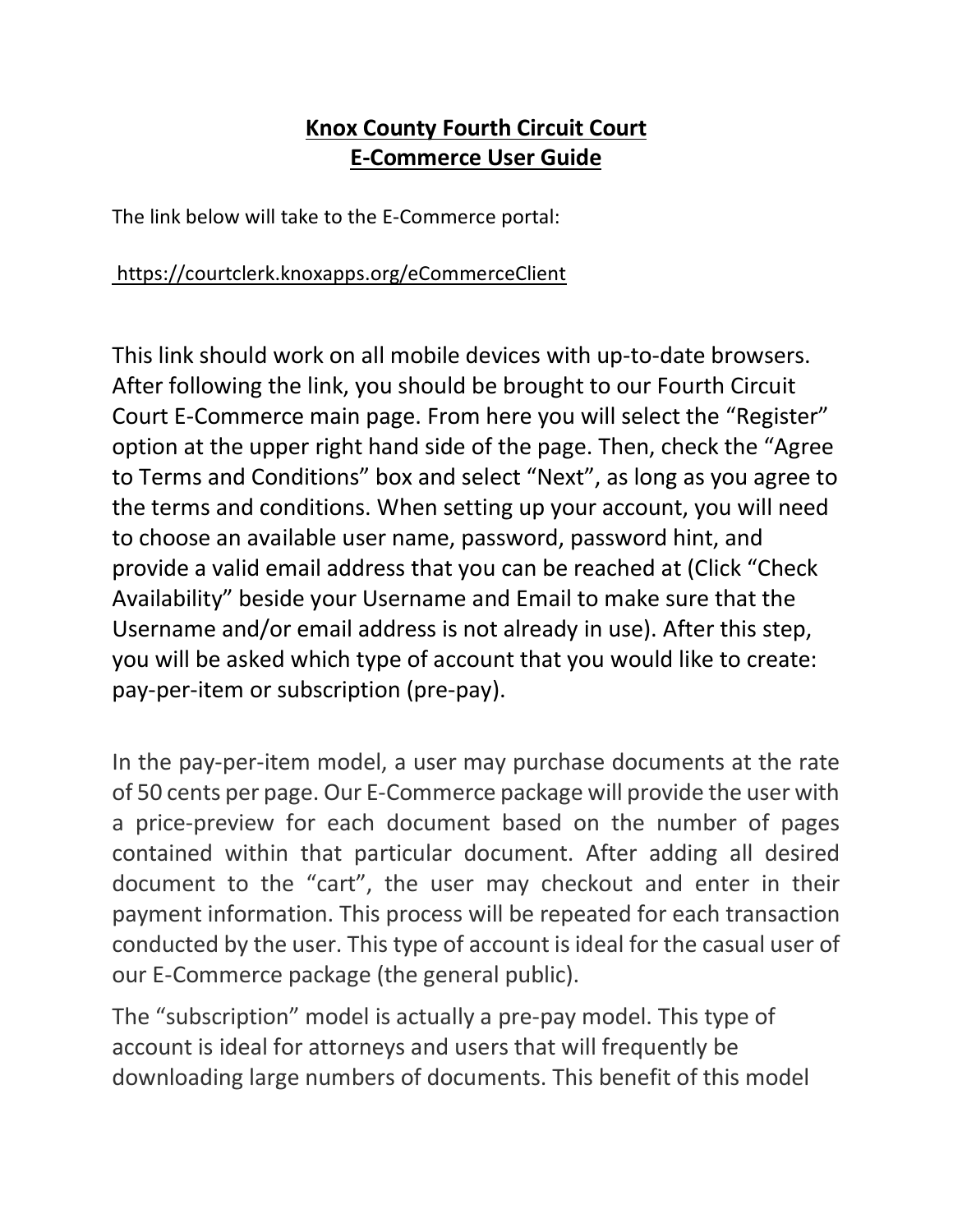over the pay-per-item model that makes it ideal for attorneys and frequent users is: the user does not have to enter in payment information as frequently. In this model the user will purchase "coins", which can be spent on documents. Coins can be purchased at a rate of 100 coins for \$50, plus the 2.5% transaction fee. Each page costs the user 1 coin. (Example: A 12 page document will cost 12 coins) Each document will give the user a price-preview in a monetary figure.

When searching a docket number, select the "Search" button on the main page. When searching a docket number, including the year is not required in the "search" field. For example, the docket number of F-18- 142068 can be searched as \***142068.** The **"** \* " (shift 8) is a catch-all so that a letter and year is not required. You may still search docket numbers with the letter "F" and the year, but using the " \* " instead is much easier. You may also search for documents by a defendant's name, plaintiff's name, or attorney's name by clicking the "Don't know the Docket Number? Click here to find it by party name" that is located just above the "Docket #" field. After searching by name and finding the docket # associated with the party, you will need to fill in the search by "docket number" section on the previous page. Remember, you will only be able to search through documents that have been redacted.

After searching for your docket number, you may select "Preview" to view the first page of the document to ensure that it's the document you wish to download.

## **Pay-Per-Item Model:**

Add the desired documents to your Cart. When all documents have been added to the Cart, proceed to Checkout. You will be routed to our vendor's website to process your payment.

## **Pre-Pay Model:**